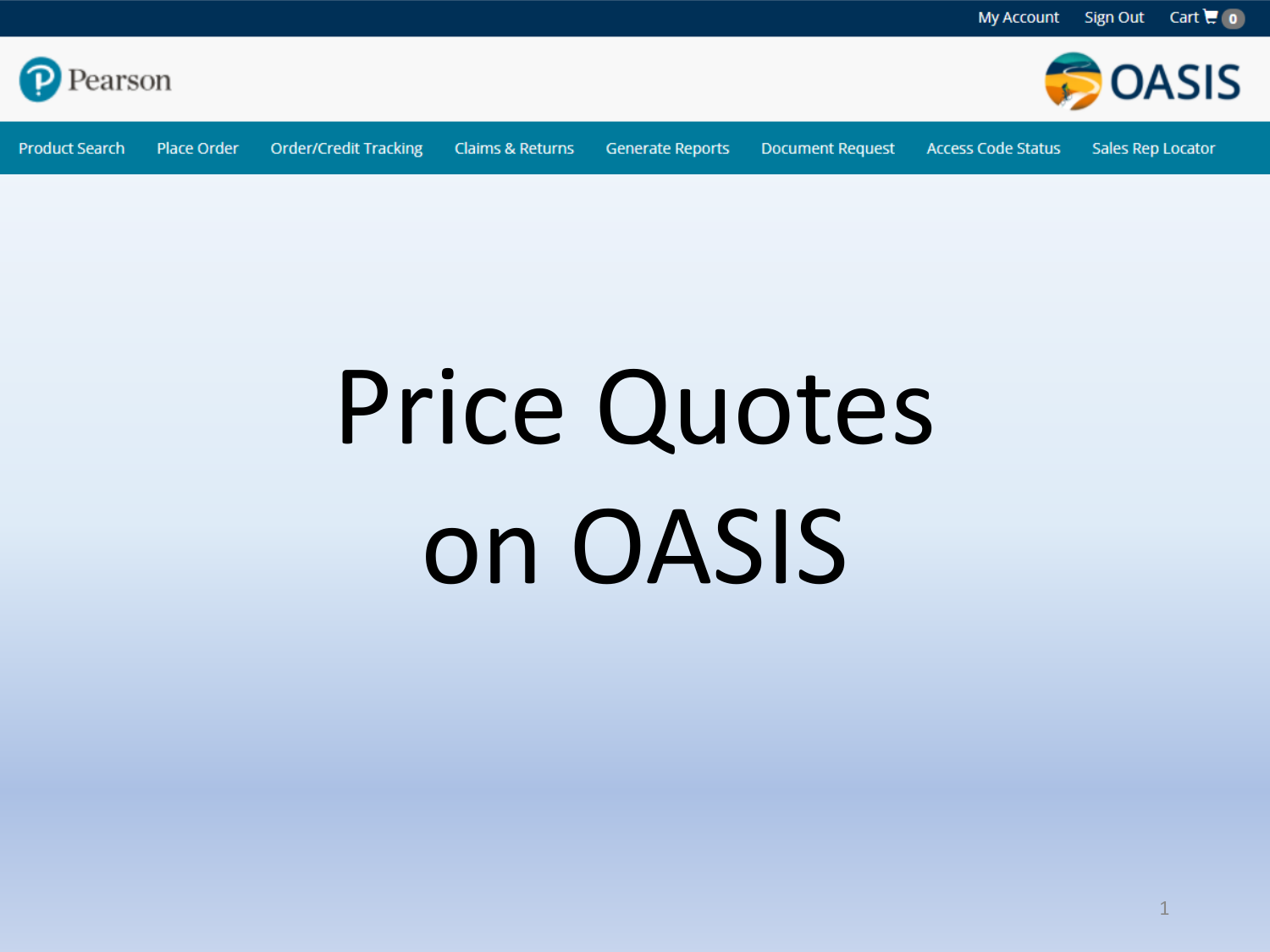# In the navigation links at the top, hover over "Place Order" and click "Price Quotes"

|                       |                                  |                       |                  |                         |                         |                           | My Account Sign Out Cart <b>H</b> 0 |
|-----------------------|----------------------------------|-----------------------|------------------|-------------------------|-------------------------|---------------------------|-------------------------------------|
| earson                |                                  |                       |                  |                         |                         |                           | <b>OASIS</b>                        |
| <b>Product Search</b> | Place Order                      | Order/Credit Tracking | Claims & Returns | <b>Generate Reports</b> | <b>Document Request</b> | <b>Access Code Status</b> | Sales Rep Locator                   |
|                       | Quick Order                      |                       |                  |                         |                         |                           |                                     |
|                       | Purchase Order Upload            |                       |                  |                         |                         |                           |                                     |
|                       | Multi-ISBN Upload (single order) |                       |                  |                         |                         |                           |                                     |
|                       | Multi-Order Upload               |                       |                  |                         |                         |                           |                                     |
|                       | <b>Shopping Lists</b>            |                       |                  |                         |                         |                           |                                     |
|                       | Price Quotes                     |                       |                  |                         |                         |                           |                                     |
|                       |                                  |                       |                  |                         |                         |                           |                                     |
|                       |                                  |                       |                  |                         |                         |                           |                                     |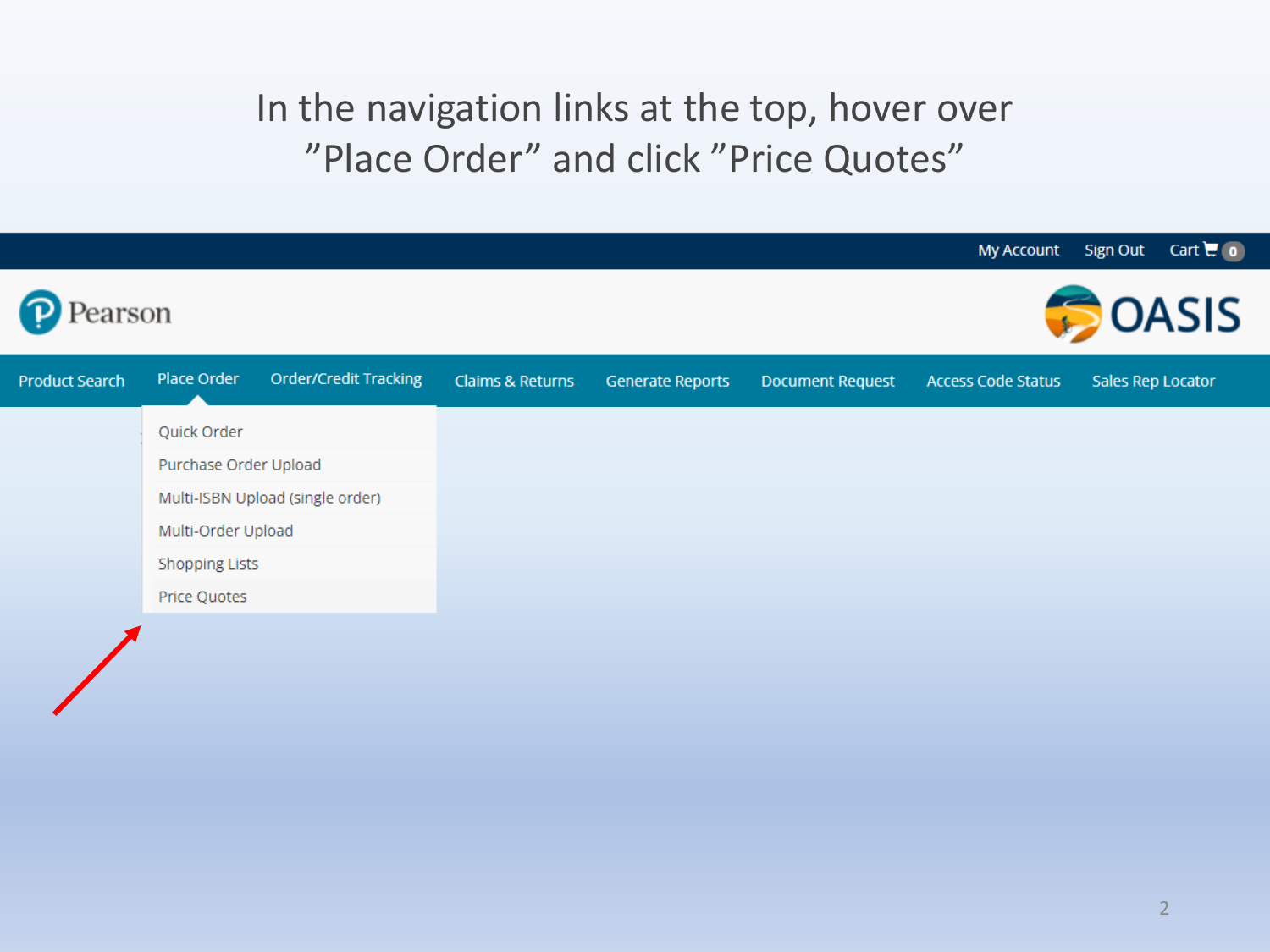

- The Price Quote is good for 30 days.
- The quote is for product prices only. If you need shipping and taxes included, reach out to Customer Service for a complete quote.
- The prices on the quote will be honored only when added to a cart and the order is submitted on OASIS.
- To view your existing price quotes, hover the cursor over "Place Order" and select "Price Quotes".
- To submit the order, click "Add to Cart" and complete Checkout.
- The quote can only be used one time. If unused, it will be deleted from view 10 days after it expires.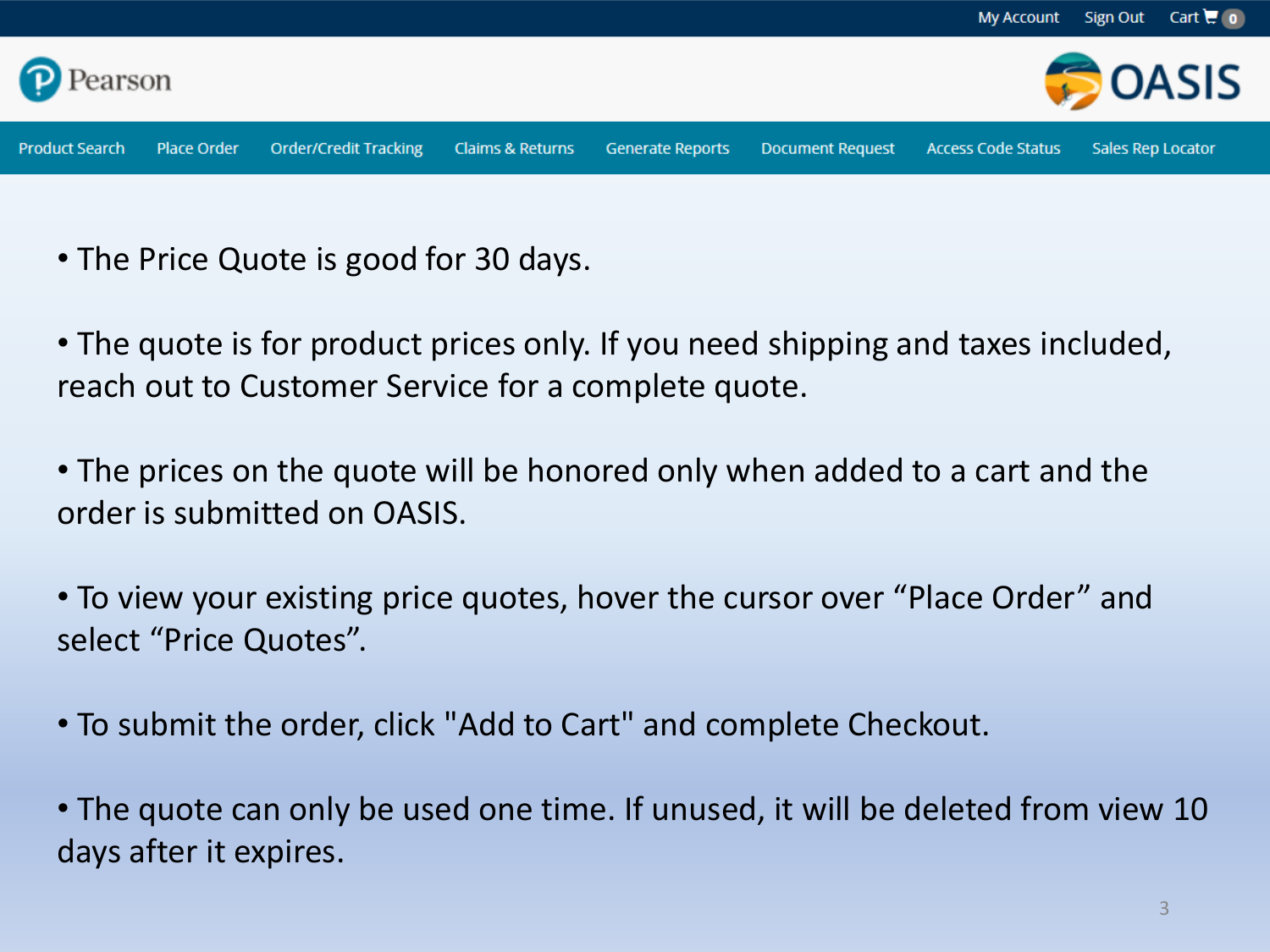# Using any ordering option on OASIS, add at least one item to the Cart

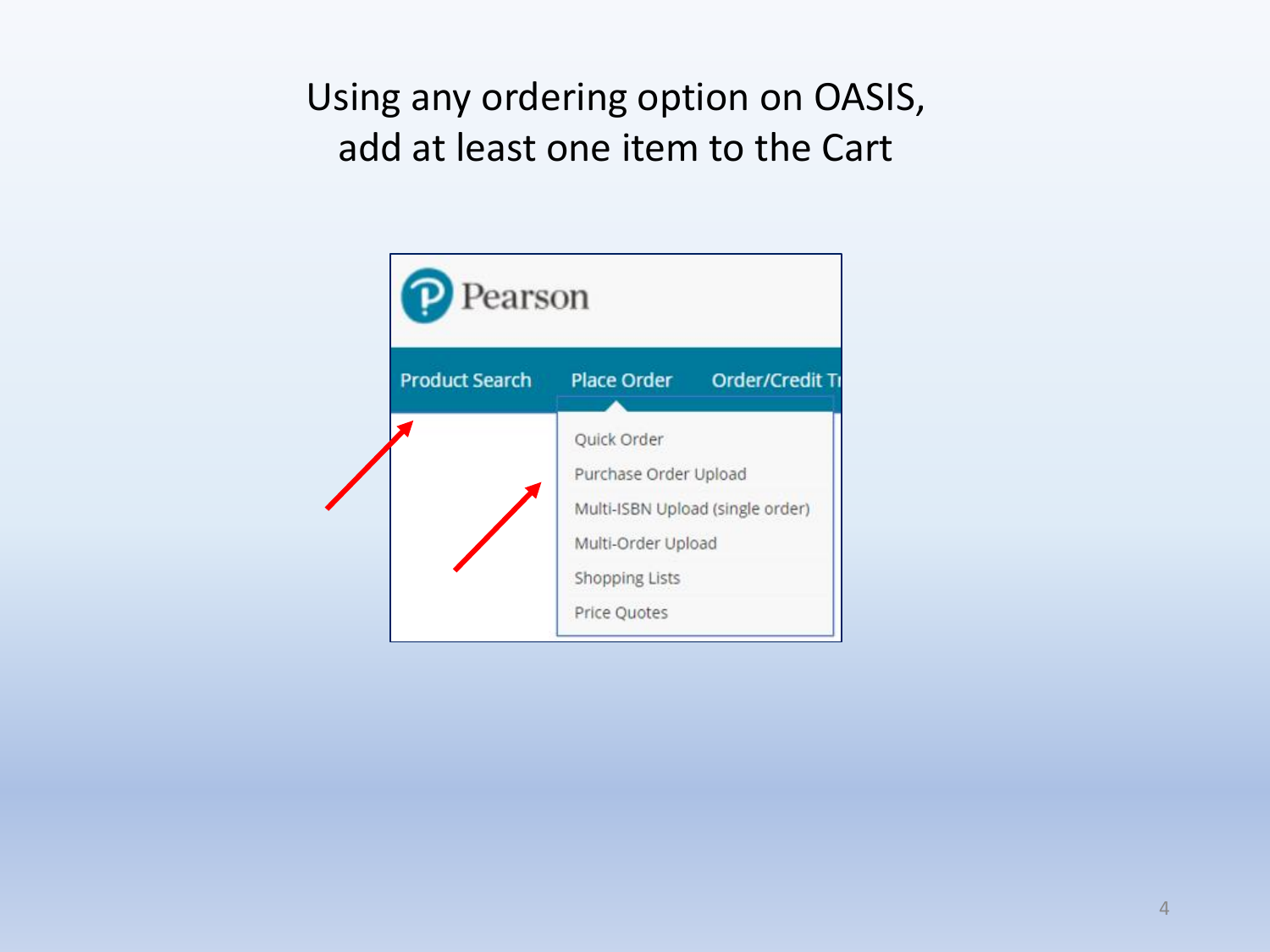### On the Cart page, click "Create Price Quote"

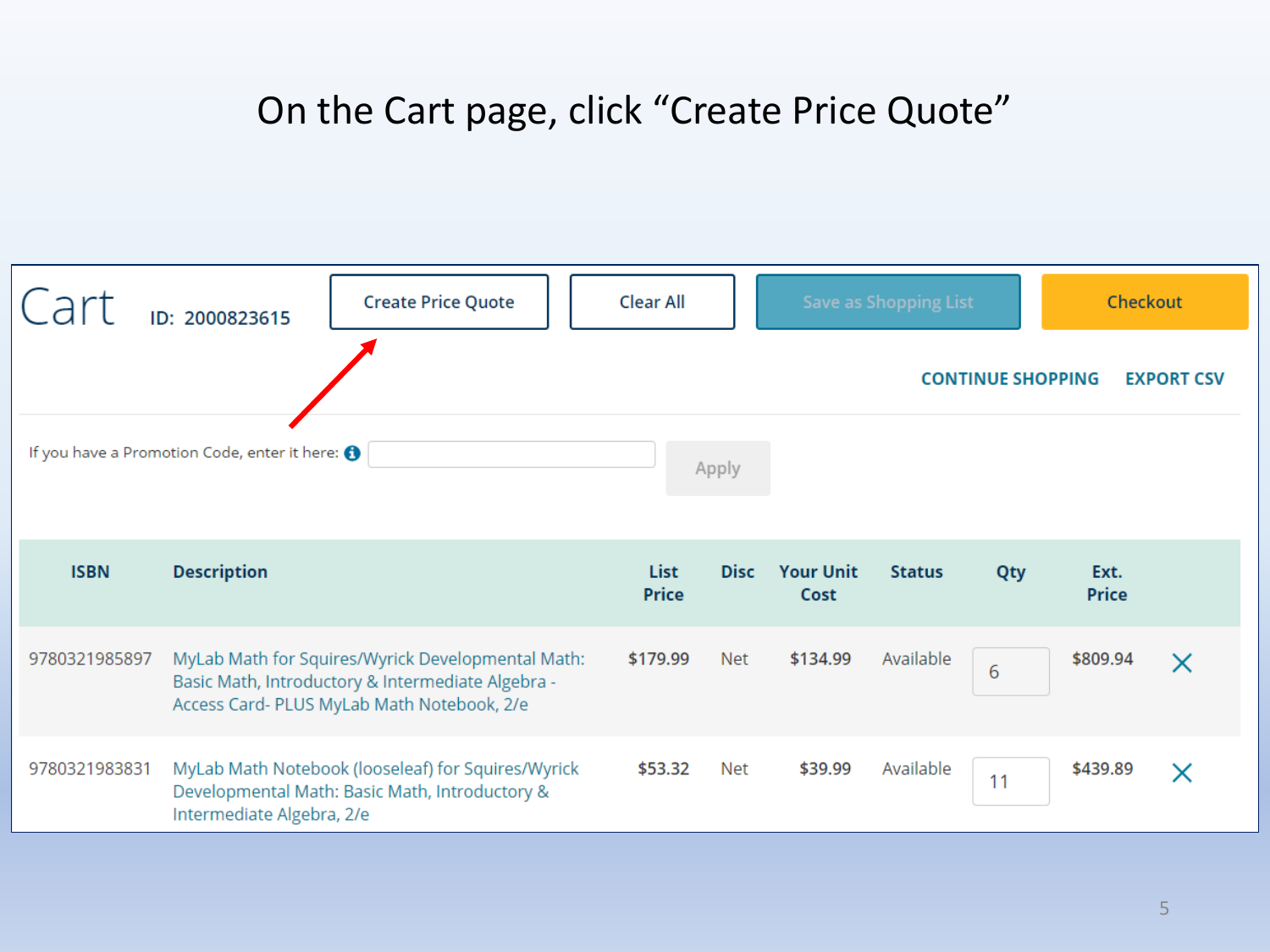# Name the Price Quote and enter your contact info. The quote will be sent to this email address. Click "Submit".

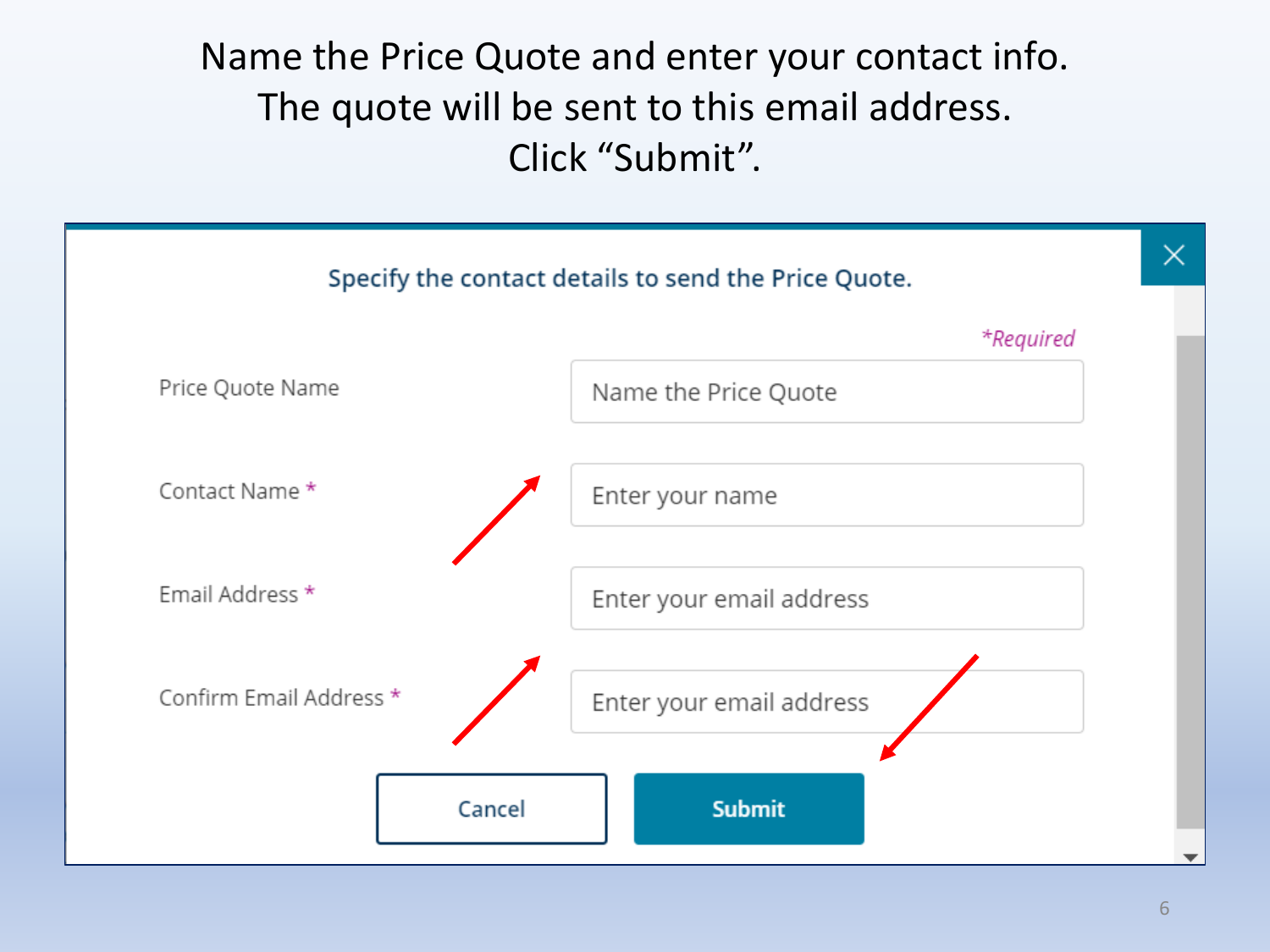# View the Price Quote confirmation. Click "Close" to view the list of all existing Price Quotes.

|                                                                                                                                                                                             | Your Price Quote has been created |  |  |  |  |  |
|---------------------------------------------------------------------------------------------------------------------------------------------------------------------------------------------|-----------------------------------|--|--|--|--|--|
| Price Quote Name:                                                                                                                                                                           | Name the Price Quote              |  |  |  |  |  |
| Price Quote ID:                                                                                                                                                                             | 2000823625                        |  |  |  |  |  |
| Product Total:<br>(does not include shipping and applicable taxes)                                                                                                                          | \$1,249.83                        |  |  |  |  |  |
| Expiration Date:                                                                                                                                                                            | Aug 27,2021 16:19 PM              |  |  |  |  |  |
| An email with the Price Quote as a PDF attachment has been sent to myemail@school.edu.<br>To view this quote in OASIS and convert into an order, go to Place Order and select Price Quotes. |                                   |  |  |  |  |  |
|                                                                                                                                                                                             | <b>Close</b>                      |  |  |  |  |  |
|                                                                                                                                                                                             |                                   |  |  |  |  |  |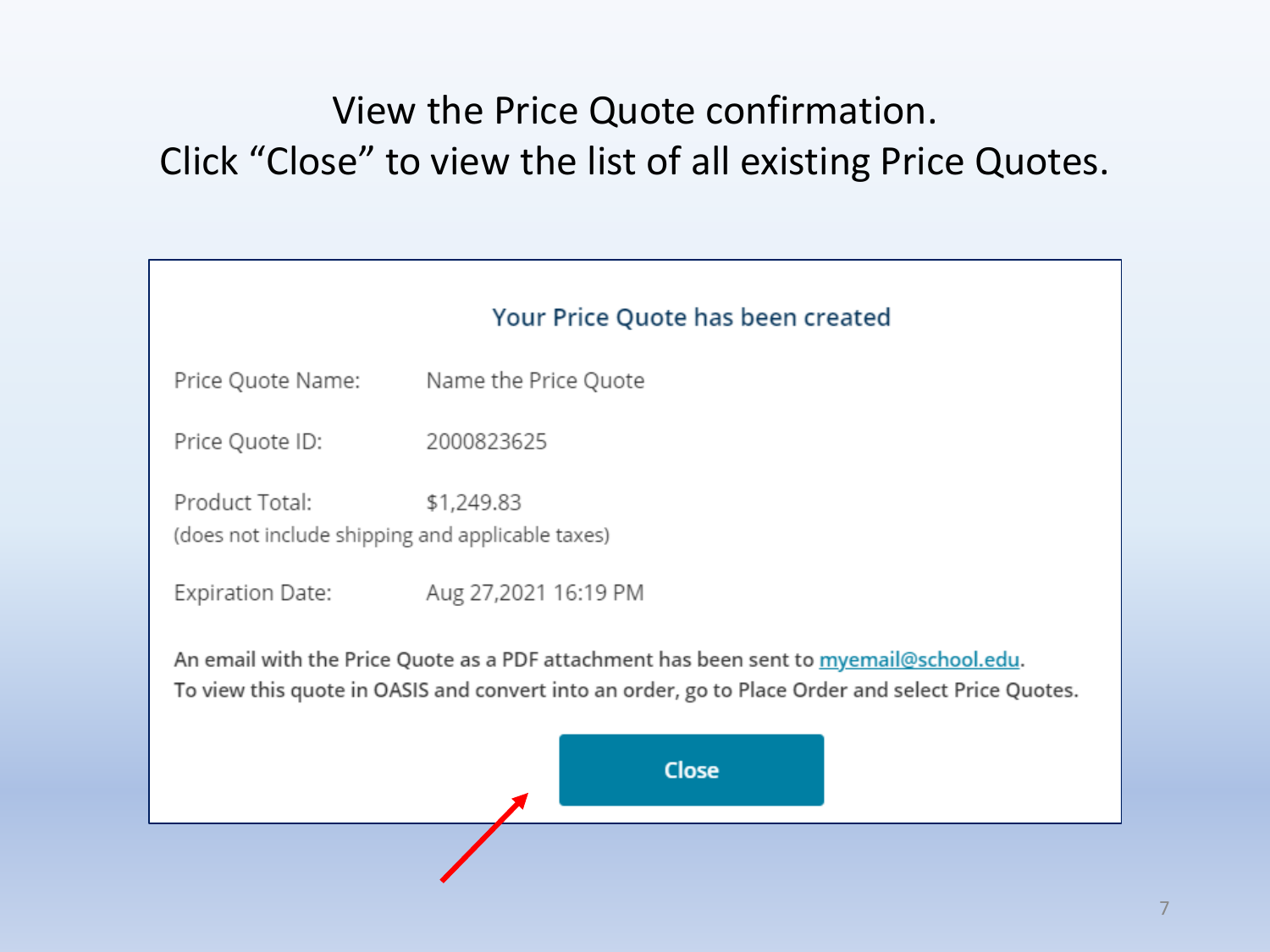# The Price Quote is sent via email as an attachment

| earson                                                                                                                                                                                   |
|------------------------------------------------------------------------------------------------------------------------------------------------------------------------------------------|
|                                                                                                                                                                                          |
| Hello                                                                                                                                                                                    |
| Thank you for creating Price Quote Biology Quote on OASIS. You will find it attached.                                                                                                    |
| This Price Quote will expire on 08/27/21 16:47 PM.                                                                                                                                       |
| These prices will be honored only when this quote is added to a cart and the order is submitted on<br>OASIS.                                                                             |
| To view it on OASIS and convert it to an order, login to OASIS at <b>oasis-b2b pearson.com</b> , go to<br>Place Order and select Price Quotes. Add it to the Cart and complete Checkout. |
| This quote can only be used one time. If unused, it will be deleted from view 10 days after it<br>expires.                                                                               |
| Thank you for using OASIS!                                                                                                                                                               |
| Sincerely,                                                                                                                                                                               |
| Pearson's OASIS Team                                                                                                                                                                     |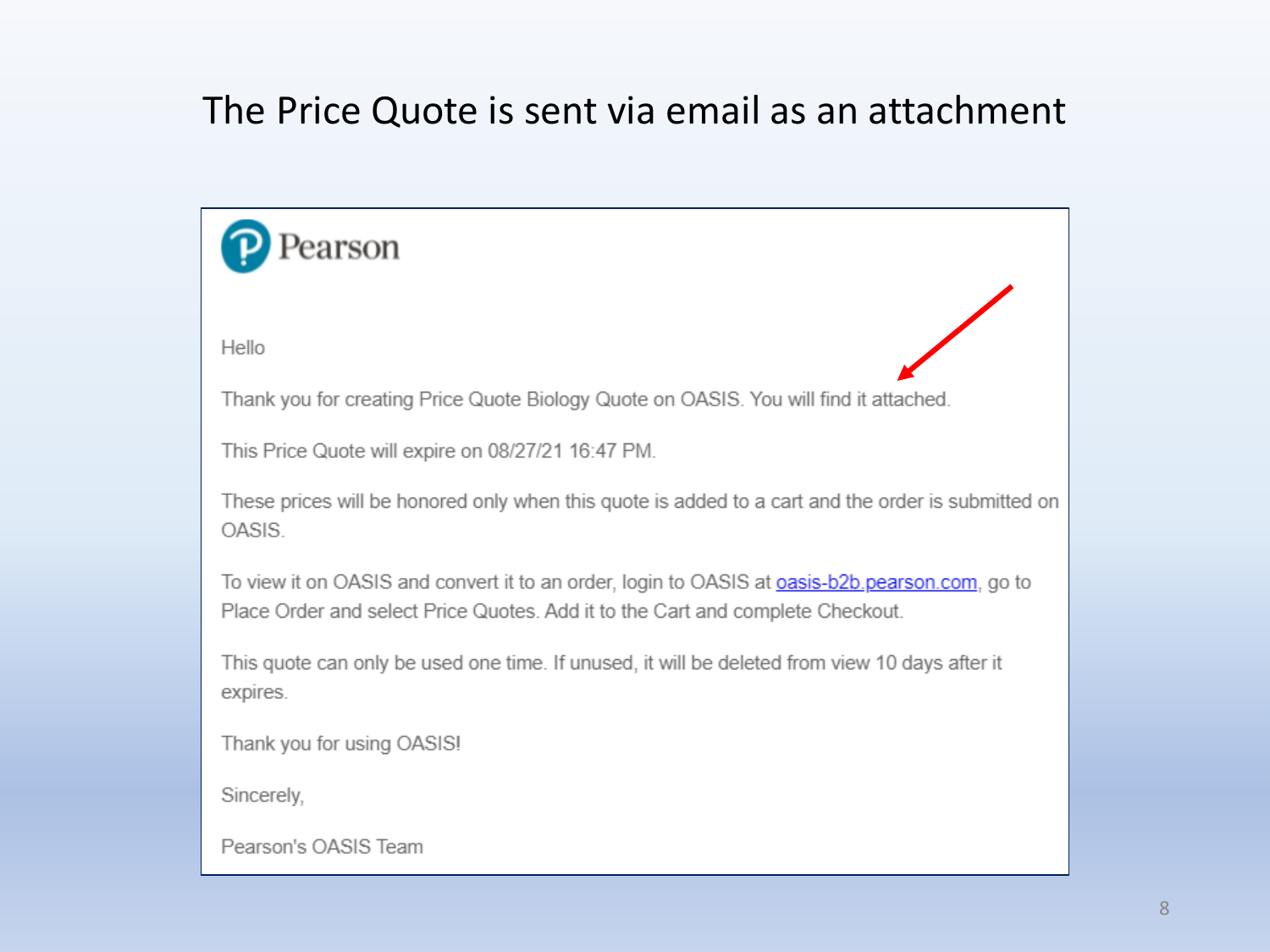# A week before the price quote expires, a reminder is sent via email

earson Hello This is a friendly reminder that your Price Quote Biology Quote will expire on 08/27/2021 at 16:47 PM. You will find it attached. These prices will be honored only when this quote is added to a cart and the order is submitted on OASIS. To view it on OASIS and convert it to an order, login to OASIS at **oasis-b2b pearson.com**, go to Place Order and select Price Quotes. Add it to the Cart and complete Checkout. This quote can only be used one time. If unused, it will be deleted from view 10 days after it expires. Thank you for using OASIS! Sincerely, Pearson's OASIS Team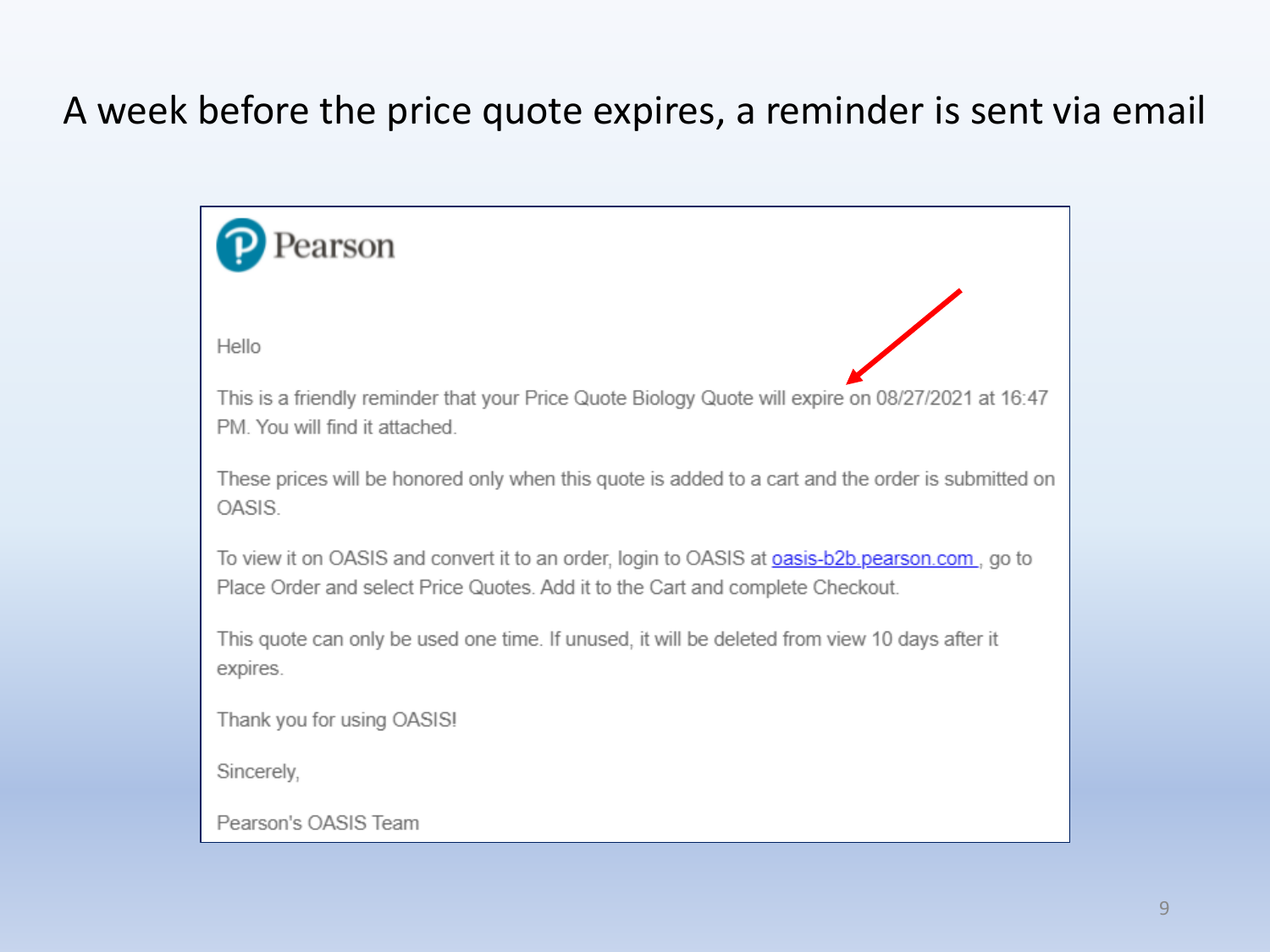

To view your list of existing Price Quotes, hover the cursor over "Place Order" and select "Price Quotes"

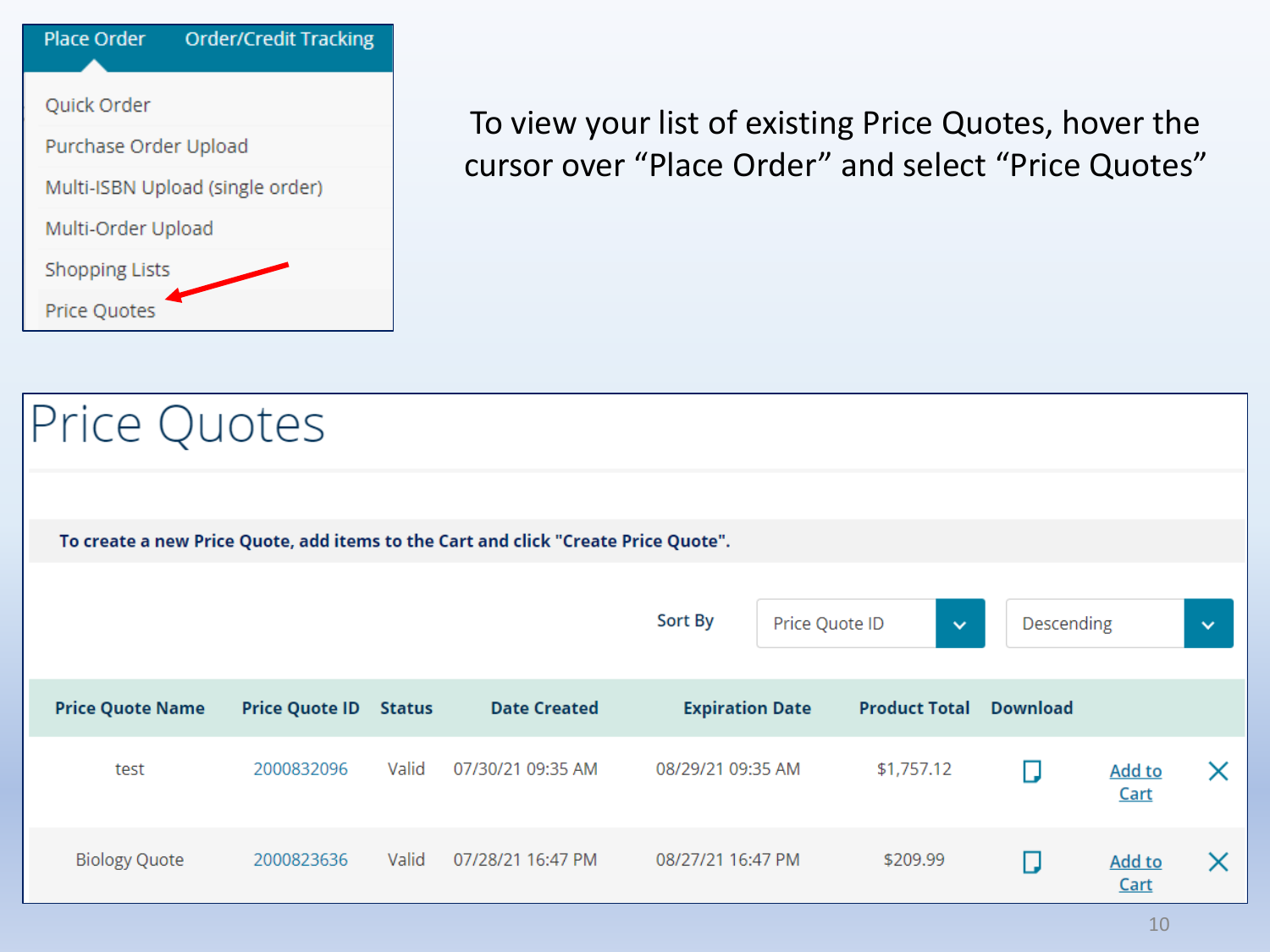Click the Price Quote ID # to view the details. Click the "Download" icon for a PDF copy. Click "Add to Cart" to finalize the order.

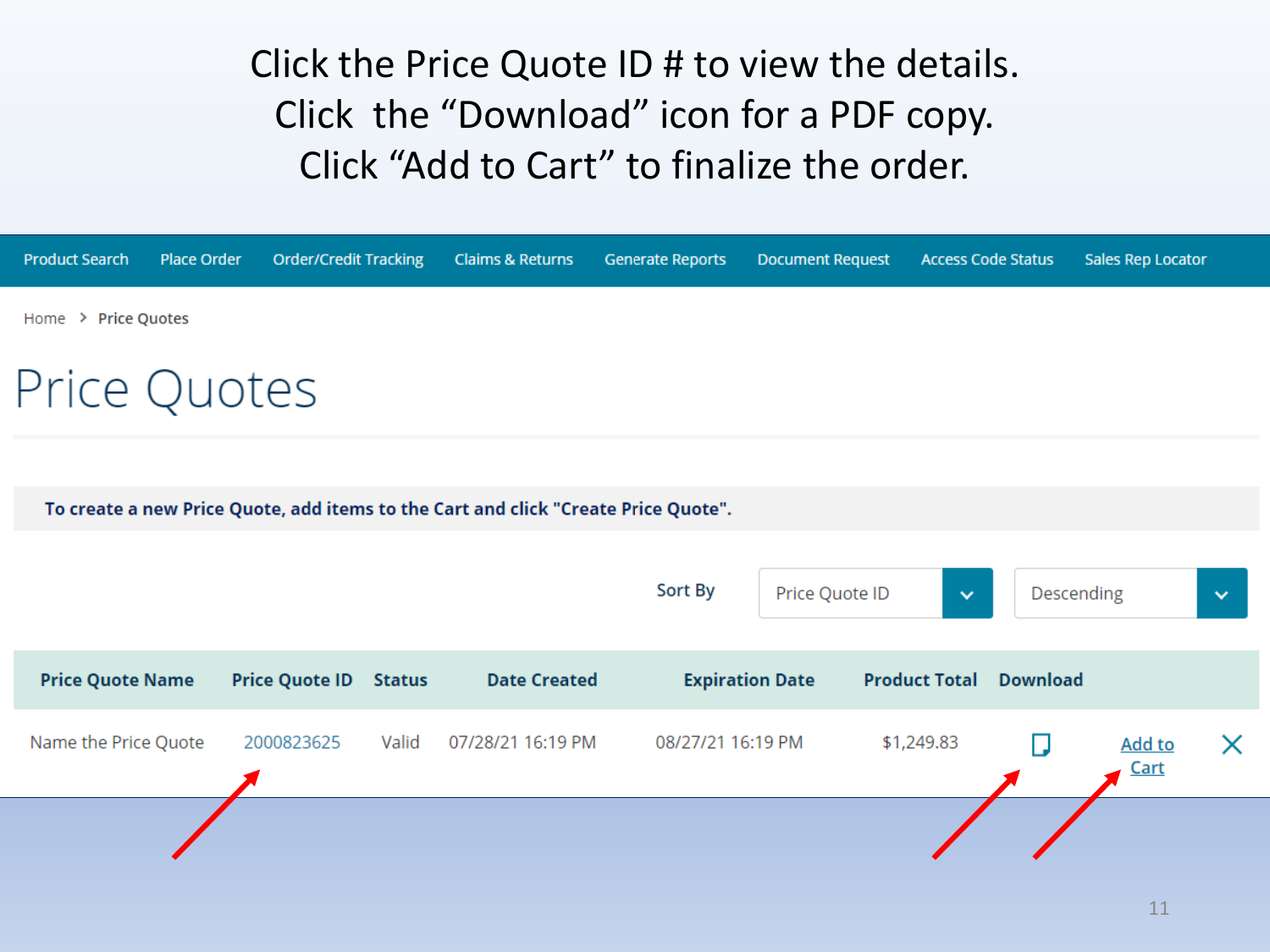#### Viewing the details of the quote. Click "Email Price Quote" to send the info again. Click "Download" for a PDF copy. Click "Add to Cart" to finalize the order.

| <b>Product Search</b>                    | <b>Place Order</b>                                                                                                                                                                                                                                                                                                                              | <b>Order/Credit Tracking</b>                                                                                                       | <b>Claims &amp; Returns</b> | <b>Generate Reports</b>                  | <b>Document Request</b>                     |             | <b>Access Code Status</b>                      |                                                                                      | <b>Sales Rep Locator</b> |                           |
|------------------------------------------|-------------------------------------------------------------------------------------------------------------------------------------------------------------------------------------------------------------------------------------------------------------------------------------------------------------------------------------------------|------------------------------------------------------------------------------------------------------------------------------------|-----------------------------|------------------------------------------|---------------------------------------------|-------------|------------------------------------------------|--------------------------------------------------------------------------------------|--------------------------|---------------------------|
| Home > View Price Quote                  |                                                                                                                                                                                                                                                                                                                                                 |                                                                                                                                    |                             |                                          |                                             |             |                                                |                                                                                      |                          |                           |
| <b>く View Price Quote</b>                |                                                                                                                                                                                                                                                                                                                                                 |                                                                                                                                    |                             |                                          |                                             |             |                                                |                                                                                      |                          |                           |
| Price Quote Name<br>Name the Price Quote |                                                                                                                                                                                                                                                                                                                                                 | Price Quote ID<br>2000823625                                                                                                       | <b>Status</b><br>Valid      | <b>Date Created</b><br>07/28/21 16:19 PM | <b>Expiration Date</b><br>08/27/21 16:19 PM |             |                                                | <b>Product Total</b><br>does not include shipping and applicable taxes<br>\$1,249.83 |                          |                           |
|                                          | • For a copy of this quote, click "Download".<br>. These prices will be honored only when this quote is added to a cart and the order is submitted on OASIS.<br>• To submit this order, click "Add to Cart" and complete Checkout.<br>. This quote can only be used one time. If unused, it will be deleted from view 10 days after it expires. |                                                                                                                                    |                             |                                          |                                             |             |                                                |                                                                                      |                          |                           |
|                                          |                                                                                                                                                                                                                                                                                                                                                 |                                                                                                                                    |                             | <b>Email Price Quote</b>                 |                                             |             | <b>Download</b>                                |                                                                                      | <b>Add to Cart</b>       |                           |
| <b>Product details</b>                   |                                                                                                                                                                                                                                                                                                                                                 |                                                                                                                                    |                             |                                          |                                             |             | does not include shipping and applicable taxes |                                                                                      |                          | roduct Total - \$1,249.83 |
| <b>ISBN</b>                              | <b>Description</b>                                                                                                                                                                                                                                                                                                                              |                                                                                                                                    |                             |                                          | <b>List</b><br><b>Price</b>                 | <b>Disc</b> | <b>Your Unit</b><br>Cost                       | <b>Status</b>                                                                        | Qty                      | Ext.<br>Price             |
| 9780321985897                            | Notebook, 2/e                                                                                                                                                                                                                                                                                                                                   | MyLab Math for Squires/Wyrick Developmental Math: Basic Math,<br>Introductory & Intermediate Algebra -Access Card- PLUS MyLab Math |                             |                                          | \$179.99                                    | <b>Net</b>  | \$134.99                                       | Available                                                                            | 6                        | \$809.94                  |
| 9780321983831                            |                                                                                                                                                                                                                                                                                                                                                 | MyLab Math Notebook (looseleaf) for Squires/Wyrick Developmental<br>Math: Basic Math, Introductory & Intermediate Algebra, 2/e     |                             |                                          | \$53.32                                     | Net         | \$39.99                                        | Available                                                                            | 11                       | \$439.89                  |

12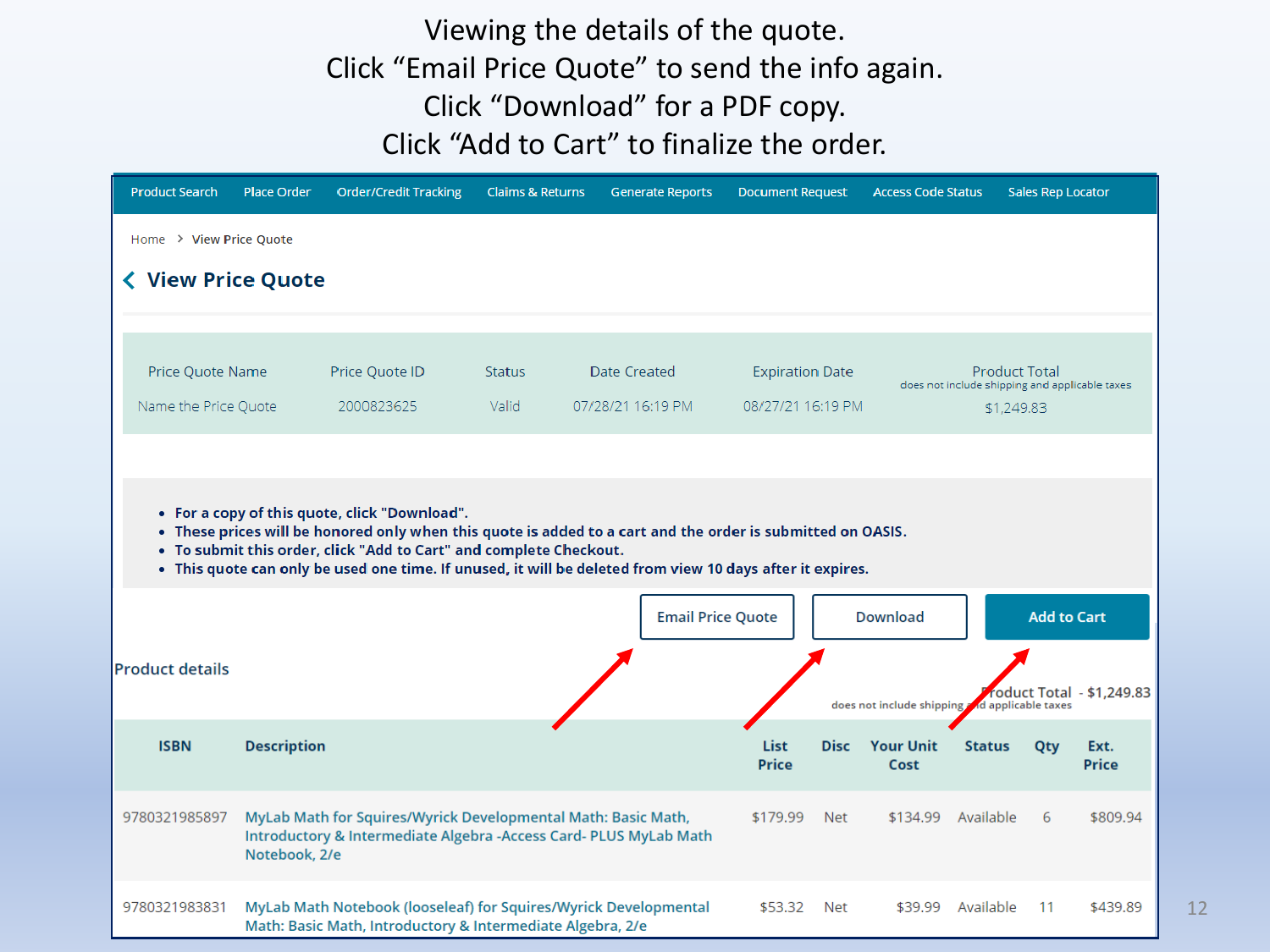# Email the Price Quote information. The name and email address can be changed, if needed.

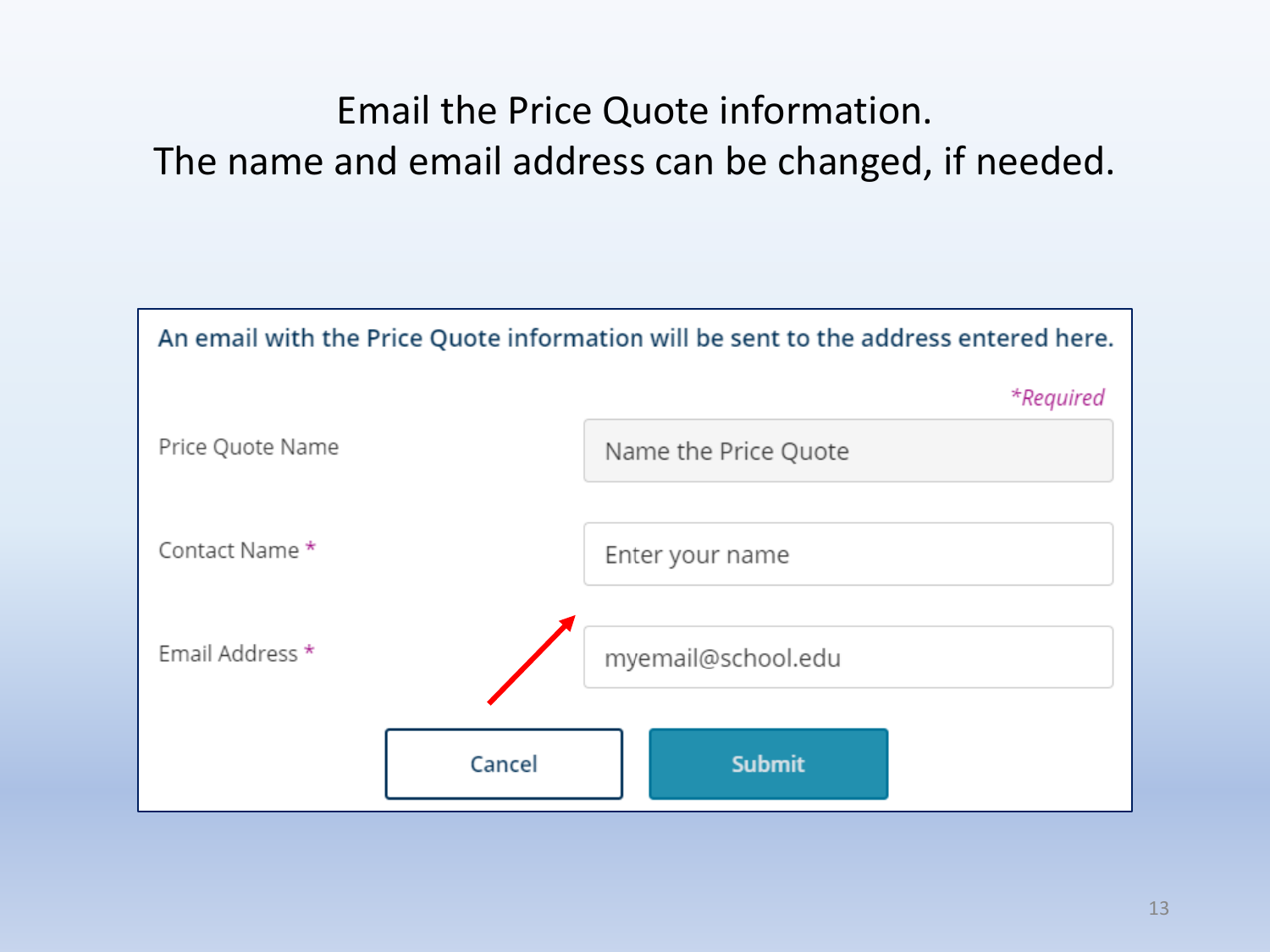### Downloaded PDF document - top

| <b>Price Quote</b>                |                         |                           |                   |  |  |  |  |  |
|-----------------------------------|-------------------------|---------------------------|-------------------|--|--|--|--|--|
|                                   |                         |                           |                   |  |  |  |  |  |
|                                   |                         |                           |                   |  |  |  |  |  |
| <b>Price Quote</b><br><b>Name</b> | Name the Price<br>Quote | <b>Date Created</b>       | 07/28/21 16:19 PM |  |  |  |  |  |
|                                   |                         | <b>Expiration Date</b>    | 08/27/21 16:19 PM |  |  |  |  |  |
| <b>Price Quote ID</b>             | 2000823625              |                           |                   |  |  |  |  |  |
|                                   |                         | <b>Product Total</b>      | \$1,249.83        |  |  |  |  |  |
|                                   | <b>VALID</b>            | does not include shipping |                   |  |  |  |  |  |

- These prices will be honored only when this quote is added to a cart and the order is submitted on OASIS.
- To view this quote on OASIS and convert into an order, go to Place Order and select Price Quotes.
- This quote can only be used one time. If unused, it will be deleted from view 10 days after it expires.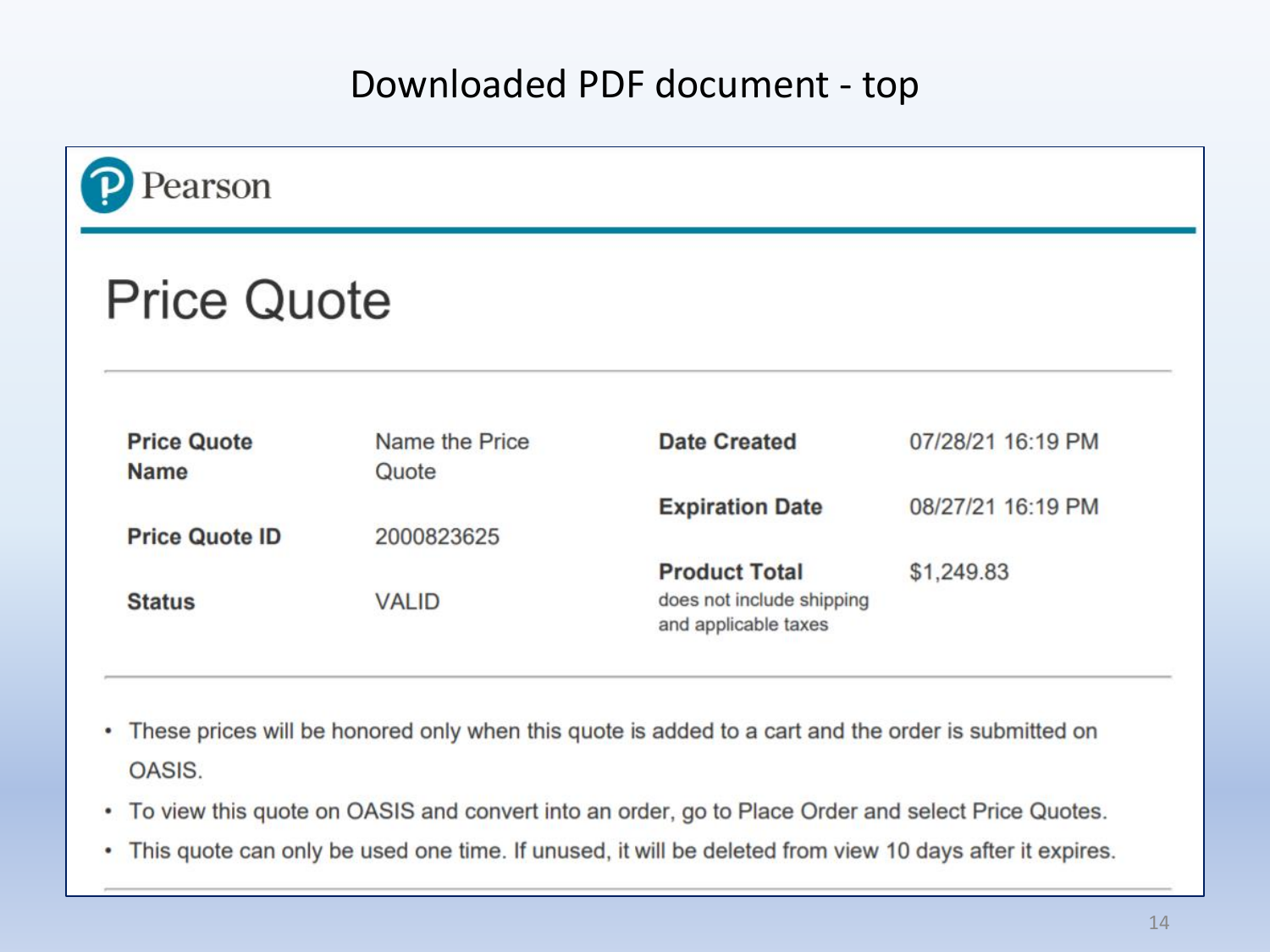# Downloaded PDF document - continued

| <b>Product details</b>                                                                                                                                                             |                      |                                                                              |                     |               |     |                      |  |
|------------------------------------------------------------------------------------------------------------------------------------------------------------------------------------|----------------------|------------------------------------------------------------------------------|---------------------|---------------|-----|----------------------|--|
|                                                                                                                                                                                    |                      | Product Total - \$1,249.83<br>does not include shipping and applicable taxes |                     |               |     |                      |  |
| <b>ISBN / Description</b>                                                                                                                                                          | List<br><b>Price</b> | <b>Disc</b>                                                                  | <b>Unit</b><br>Cost | <b>Status</b> | Qty | Line<br><b>Total</b> |  |
| 9780321985897<br>MyLab Math for Squires/Wyrick<br>Developmental Math: Basic Math,<br>Introductory & Intermediate Algebra -<br><b>Access Card- PLUS MyLab Math</b><br>Notebook, 2/e | \$179.99             | <b>Net</b>                                                                   | \$134.99            | Available     | 6   | \$809.94             |  |
| 9780321983831<br>MyLab Math Notebook (looseleaf) for<br>Squires/Wyrick Developmental Math:<br>Basic Math, Introductory &<br>Intermediate Algebra, 2/e                              | \$53.32              | Net                                                                          | \$39.99             | Available     | 11  | \$439.89             |  |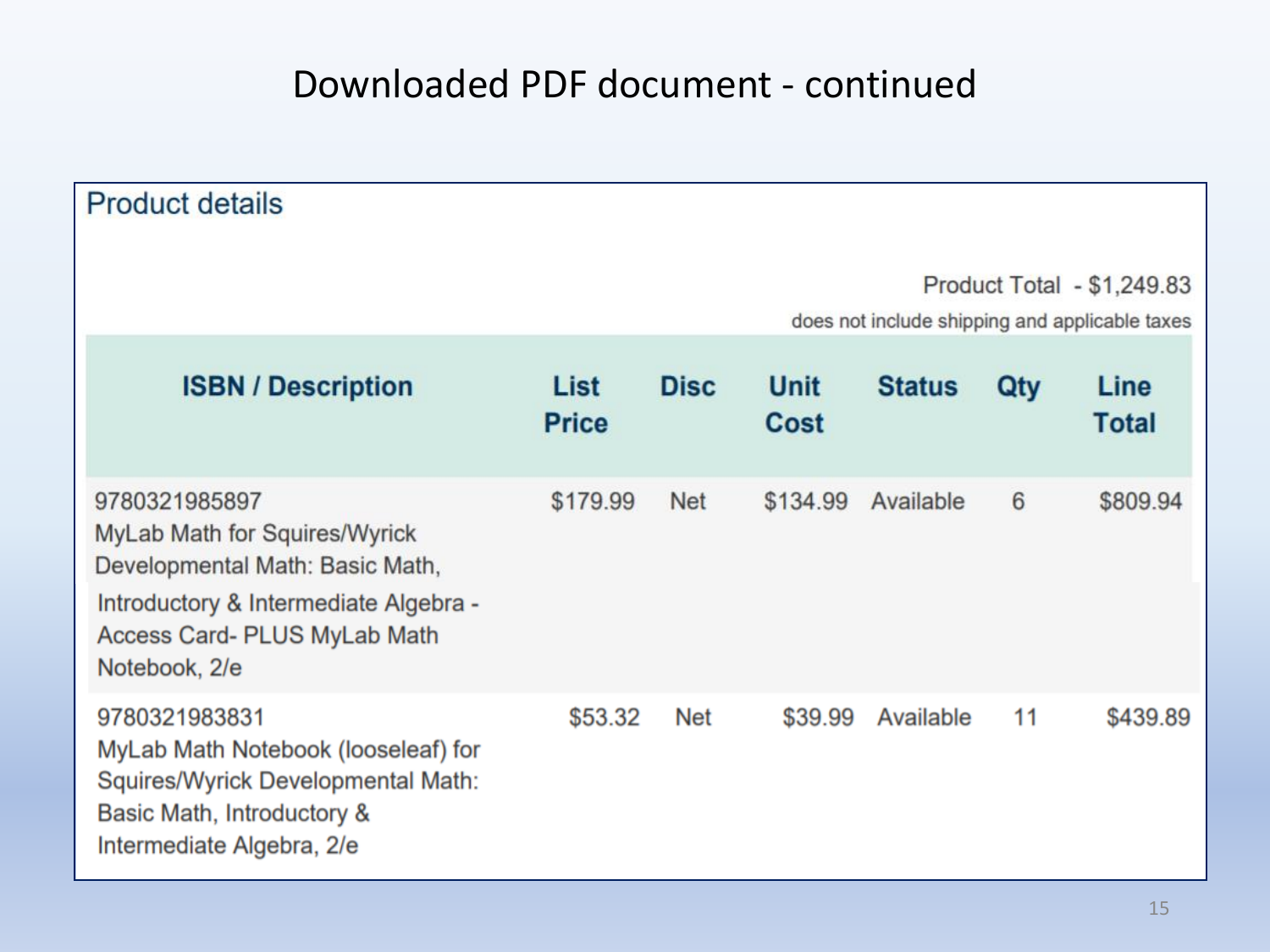This Price Quote has been added to the cart. Titles can be deleted by clicking the "X" but new ones cannot be added, and the quantity cannot be changed.

Click "Save" to save the Price Quote again.

Click "Checkout" to review and submit the order in the normal manner.

| Cart<br>Price Quote Name: Name the Price Quote<br>Price Quote ID: 2000823625 |               |                                                                                                                                                      |                      |             |                          |               | <b>Save</b> |                      | Checkout |
|------------------------------------------------------------------------------|---------------|------------------------------------------------------------------------------------------------------------------------------------------------------|----------------------|-------------|--------------------------|---------------|-------------|----------------------|----------|
|                                                                              | <b>ISBN</b>   | <b>Description</b>                                                                                                                                   | List<br><b>Price</b> | <b>Disc</b> | <b>Your Unit</b><br>Cost | <b>Status</b> | Qty         | Ext.<br><b>Price</b> |          |
|                                                                              | 9780321985897 | MyLab Math for Squires/Wyrick Developmental Math:<br>Basic Math, Introductory & Intermediate Algebra -<br>Access Card- PLUS MyLab Math Notebook, 2/e | \$179.99             | Net         | \$134.99                 | Available     | 6           | \$809.94             |          |
|                                                                              | 9780321983831 | MyLab Math Notebook (looseleaf) for Squires/Wyrick<br>Developmental Math: Basic Math, Introductory &<br>Intermediate Algebra, 2/e                    | \$53.32              | Net         | \$39.99                  | Available     | 11          | \$439.89             |          |
|                                                                              |               |                                                                                                                                                      |                      |             |                          |               |             |                      |          |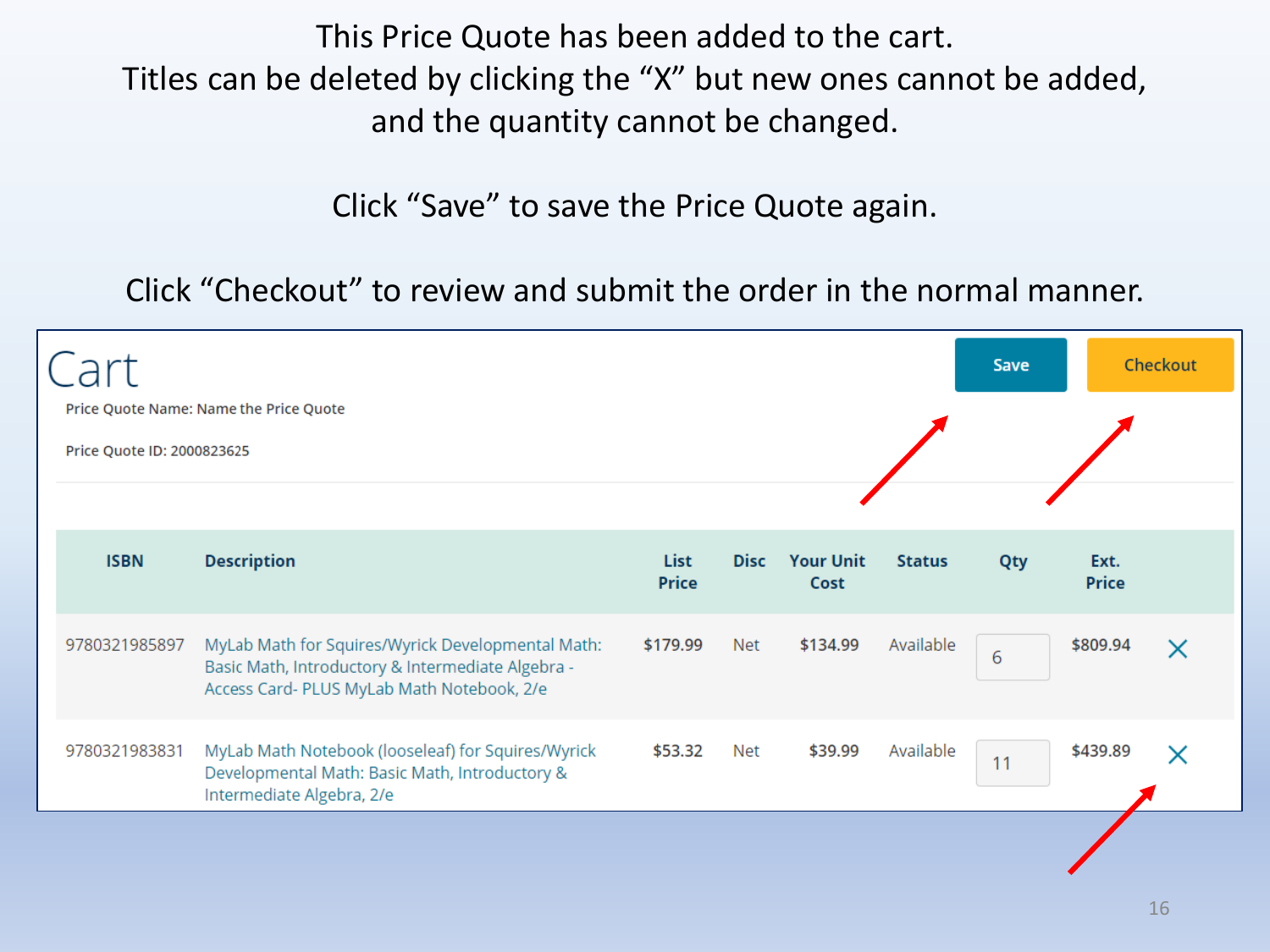



# Need help?

# Do you need help using OASIS? On the Home Page, click the "OASIS Technical Support" link to submit your questions.

# **OASIS User Guide & Technical Support** . New! You can now place orders by uploading your Purchase Order. • OASIS step-by-step instructions L' • OASIS User Guide & Video Tutorial **OASIS Technical Support**  $\bullet$